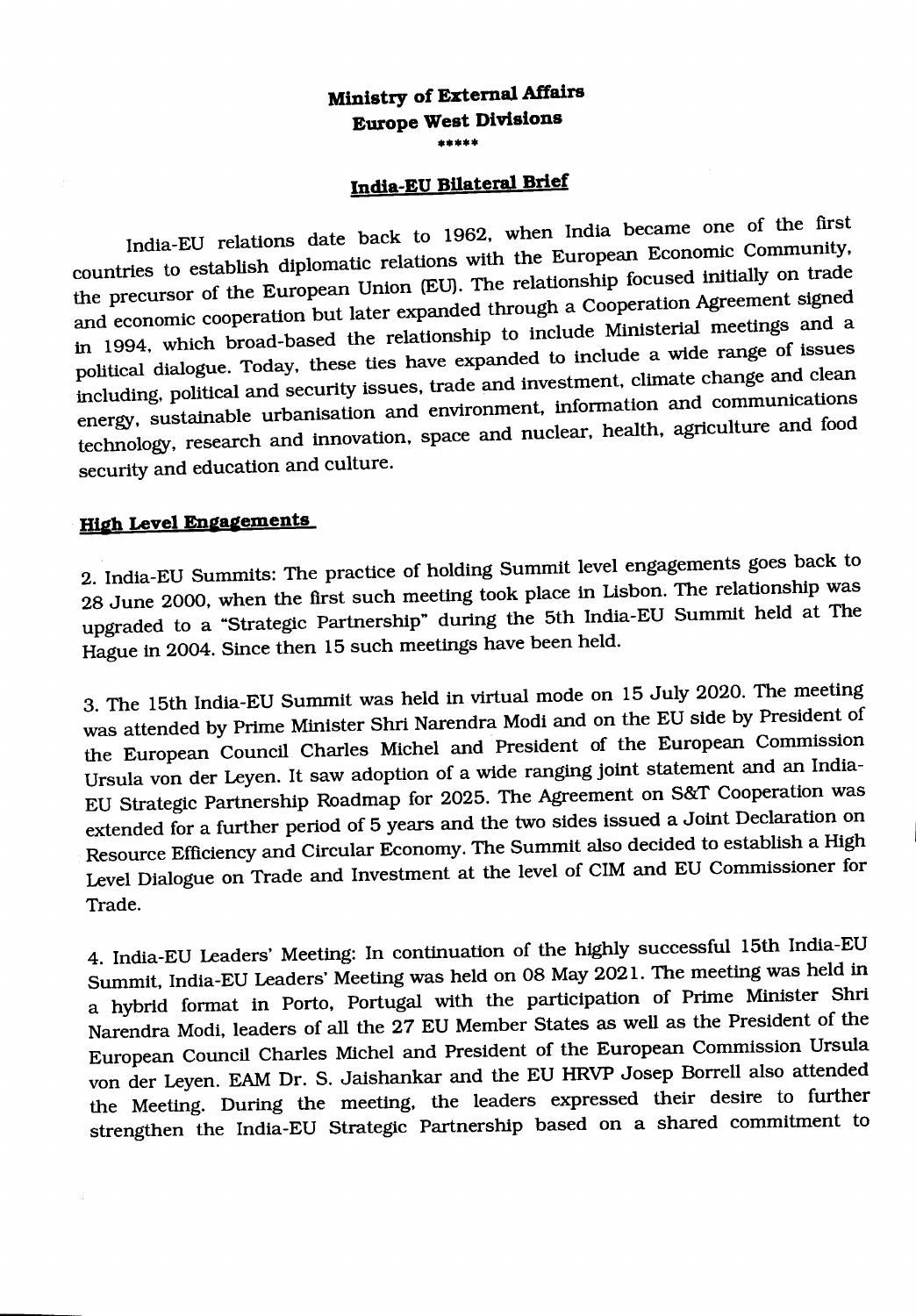democracy, fundamental freedoms, rule of law and multilateralism. The important outcomes of the meeting include resumption of negotiations for balanced and comprehensive free trade and investment agreements and also an agreement on Geographical Indications; announcement of dedicated dialogues on wro issues, regulatory cooperation, market access issues and supply chain resilience; launching of an ambitious and comprehensive 'Connectivity Partnership'; enhancing bilateral cooperation on digital and emerging technologies such as 5G, AI, Quantum and High-Performance Computing; India-ED Leaders Meeting set a Significant milestone by providing a new direction to the Strategic Partnership and also by giving a fresh impetus for implementing the ambitious India-EU Roadmap 2025 adopted at the 15th India-EU Summit held in July 2020.

## **Political and Security Dialogues**

5. The last India-Elf Foreign Policy and Security Consultations were held in Brussels in October 2021. The meeting was chaired by Secretary(West) on the Indian side and by Deputy Secretary General for Political Affairs, European External Action Service (EEAS) from the EU side. The 3<sup>rd</sup> India-EU Strategic Partnership Review Meeting was held last in Brussels in October 2021, which was chaired by Secretary(West) on the Indian side and by Deputy Secretary-General for Global and economic Issues at the European External Action Service (EEAS) from the EU side.

### **Trade & Investment**

6. The ED is India's largest trading partner for goods with trade of Euro 88.1 billion in 2021 (increase of 35% over 2020) and services trade of around Euro 35 billion in 2020. (Source: Eurostat)

7. The ED's share in foreign investment inflows to India more than doubled from 8% to 18% in the last decade making the ED India's largest source of FDI. During April 2000 to September 2020, FDI inflows from the EU to India totaled DSD 86.82 billion *(Source: DPIIT).* Indian investments in the ED are estimated at around Euro 50 billion. India and EU have also established an Investment Facilitation Mechanism (IFM) in 2017 under which Invest India has created a single window entry point for EU companies proposing to invest in India.

8. Trade and Economic issues are also discussed through the India-ED Joint Commission led by Commerce Secretary and EU's Director General for Trade. The last Meeting took place on 14 July 2017. There are also Joint Working Groups/Technical Working Groups on Sanitary/Phyto-Sanitary measures (SPS) and Technical Barriers to Trade (TBT);on Agriculture and Marine Products; on Plant Health; on Animal Health, on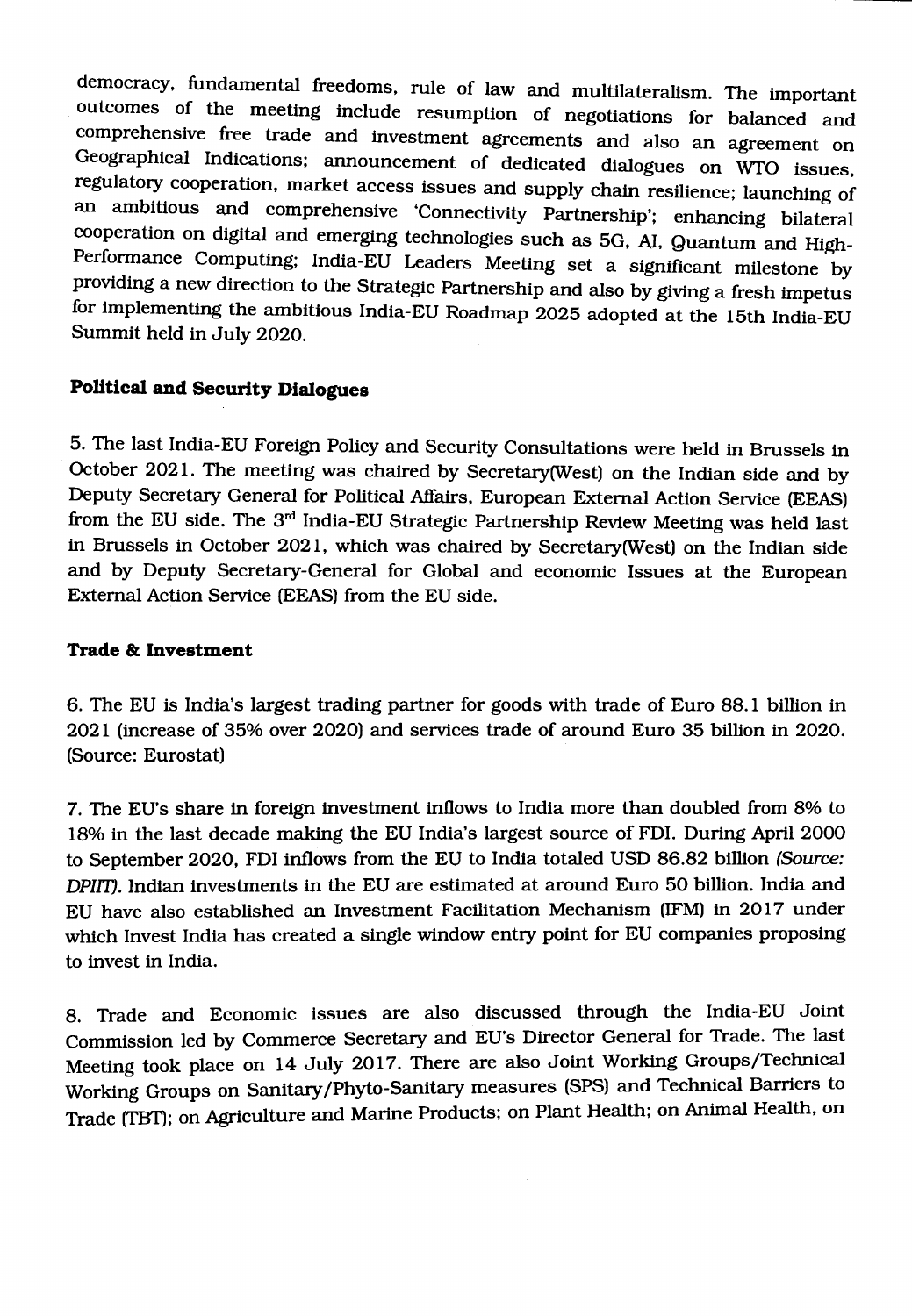Textiles; on IPR; on Macro-Economic and Financial Services Dialogue and on Pharmaceuticals, Bio-technology and Medical Devices.

# **Science & Technology**

9. S&T cooperation is carried out under a Cooperation Agreement which was renewed for a further period of 5 years in July 2020. The cooperation is reviewed by a Joint Steering Committee.

## **Space Cooperation**

10. ISRO has a long standing cooperation with the EU since the 1970s. ISRO and European Space Agency are working towards enhancing cooperation in Earth Observation. A Joint Working Group identifies cooperation opportunities under various themes such as earth science, space science, space technology and integrated applications.

# **Information and Communications Technology**

11. The India- EU JWG on ICT cooperation held its latest Meeting virtually on 19 April 2021. At the 15th Summit, in July 2020, the two sides also decided to establish a Joint Task Force on Artificial Intelligence, which was launched on 24 June 2021.

#### **Energy**

12. Energy cooperation is carried out under the India-EU Energy panel which was constituted in 2004 and is co-chaired by Secretary(West), MEA and EU's Director General for Energy. The last meeting of the Energy Panel was held on 1 December 2021 in NewDelhi.

#### **Climate Change and Environment**

13. An EU India Climate Change Dialogue was established under the Clean Energy and Climate Partnership established during the 13th India-EU Summit in 2016. The first meeting of the Climate Change Dialogue was held on 28 April 2021.

### **Migration and Mobllity:**

 $\sim$ 

14. The India-EU Common Agenda on Migration and Mobility (CAMM) provides a framework for cooperation on joint objectives, recommendations and actions. In the last